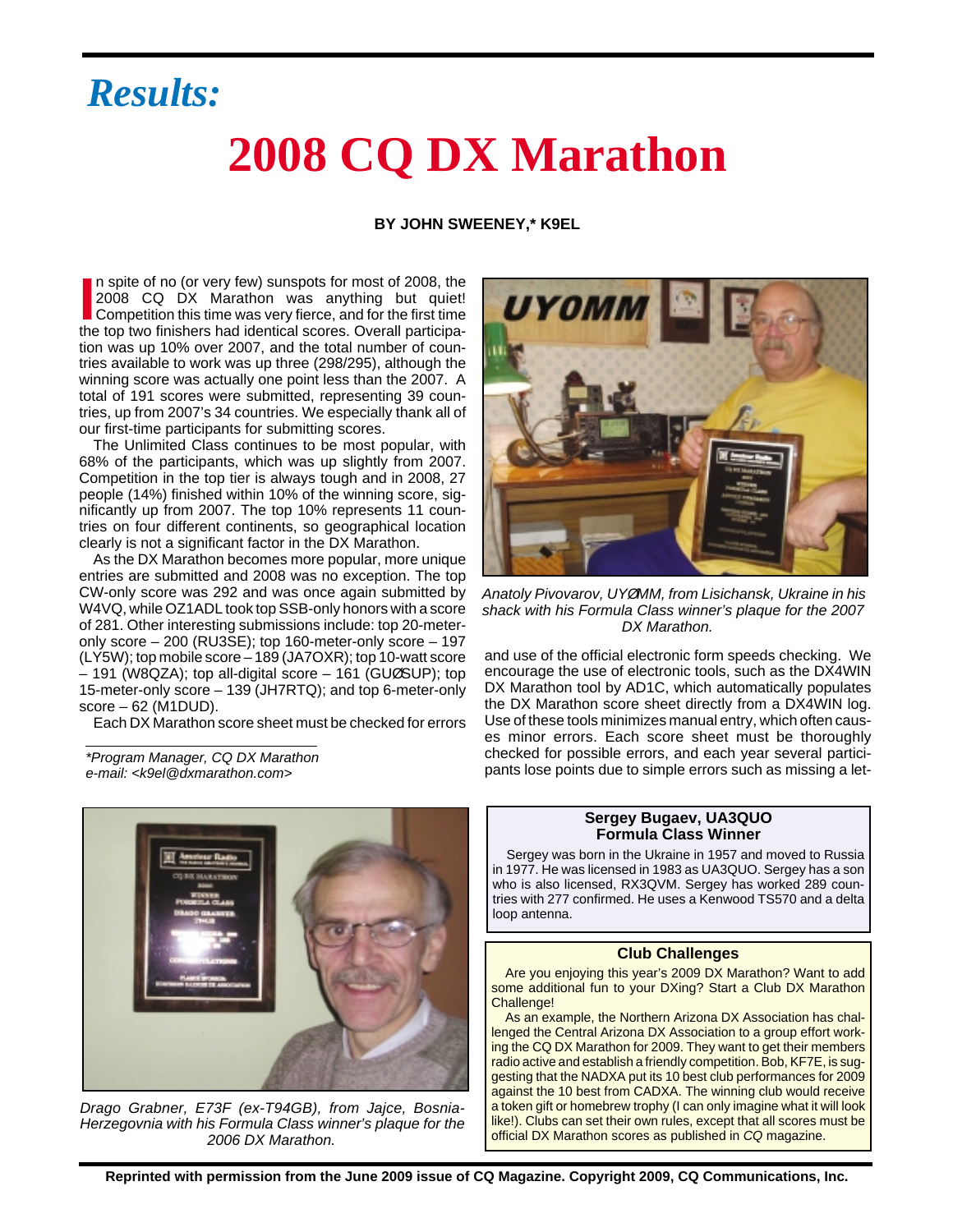#### **Results 2008 DX Marathon**

(Any comments appear beneath the line score of the entrant)

| Call<br>OM3EY          | Class<br>U | <b>Countries</b><br>289 | <b>Zones</b><br>39            | <b>Score</b><br>328 | K <sub>1</sub> SN <sub>D</sub><br>W4CU<br>K7ACZ | U<br>U<br>U | 208<br>210<br>209 | 40<br>38<br>38 | 248<br>248<br>247 | WA4JUK<br><b>WØRIC</b> | U<br>U | 137<br>137 | 33<br>31 | 170<br>168<br>All SSB |
|------------------------|------------|-------------------------|-------------------------------|---------------------|-------------------------------------------------|-------------|-------------------|----------------|-------------------|------------------------|--------|------------|----------|-----------------------|
|                        |            |                         | <b>Winner Unlimited Class</b> |                     | I2WIJ                                           | U           | 206               | 40             | 246               | DK8JB                  | U      | 133        | 33       | 166                   |
| W9KNI                  | U          | 288                     | 40                            | 328                 | LX1ER                                           | F           | 209               | 37             | 246               |                        |        |            |          | All 20m SSB           |
| WK3N                   | U          | 287                     | 40                            | 327                 | VE <sub>1</sub> WT                              | U           | 206               | 39             | 245               | CE3PG                  | U      | 137        | 28       | 165                   |
| K8NA<br>K8SIX          | U<br>U     | 286<br>283              | 40<br>40                      | 326<br>323          | W9OA<br>DL4CW                                   | U<br>F      | 206<br>206        | 39<br>38       | 245<br>244        | BV4VR<br>WA2VQV        | U<br>F | 133<br>134 | 31<br>28 | 164<br>162            |
| W <sub>1</sub> JR      | U          | 283                     | 40                            | 323                 | <b>NØRB</b>                                     | U           | 207               | 37             | 244               | <b>GUØSUP</b>          | U      | 127        | 34       | 161                   |
| OZ7YY                  | U          | 279                     | 40                            | 319                 | E72U                                            | F           | 205               | 38             | 243               |                        |        |            |          | All Digital           |
| YT5Z                   | U          | 278                     | 40                            | 318                 | WC5M                                            | U           | 204               | 39             | 243               | W3ZGD                  | U      | 130        | 31       | 161                   |
| ON <sub>4</sub> ON     | U          | 274                     | 40                            | 314                 | N3CU                                            | F           | 204               | 38             | 242               | E71DX                  | F      | 131        | 28       | 159                   |
| <b>NØFW</b>            | U          | 272                     | 40                            | 312                 | K3MSB                                           | U           | 197               | 40             | 237               | W7ABC                  | U      | 126        | 33       | 159                   |
| <b>UYØMM</b>           | U          | 272                     | 40                            | 312                 | DJ9ZB                                           | F           | 197               | 39             | 236               | NC4MI                  | U      | 128        | 30       | 158                   |
| PP5EG                  | U          | 268                     | 40                            | 308                 | W3GQ<br>VU <sub>2</sub> PTT                     | U<br>U      | 199               | 37<br>38       | 236               |                        | U      |            |          | All SSB               |
| AA4S<br>K6TA           | U<br>U     | 266<br>266              | 40<br>40                      | 306<br>306          | JN3SAC                                          | U           | 196<br>195        | 38             | 234<br>233        | KT7G<br>W4KS           | U      | 126<br>128 | 31<br>29 | 157<br>157            |
| SM5DJZ                 | U          | 266                     | 40                            | 306                 | K8UT                                            | U           | 193               | 38             | 231               | AA5JG                  | F      | 123        | 32       | 155                   |
| <b>WØHT</b>            | U          | 266                     | 40                            | 306                 | VK6ARA                                          | U           | 196               | 35             | 231               | K9DDO                  | U      | 127        | 28       | 155                   |
| W4QN                   | U          | 265                     | 40                            | 305                 | ZL2IFB                                          | U           | 192               | 39             | 231               | KE4PT                  | F      | 128        | 26       | 154                   |
| WT8C                   | U          | 265                     | 40                            | 305                 | WA6JRZ                                          | U           | 190               | 39             | 229               |                        |        |            |          | Indoor antenna        |
| N8BR                   | U          | 264                     | 40                            | 304                 | VK3FM                                           | U           | 191               | 37             | 228               | OM3TLE                 | F      | 121        | 33       | 154                   |
| K3KO                   | U          | 262                     | 40                            | 302                 | KS <sub>1</sub> Y                               | U           | 187               | 40             | 227               | AA4FU                  | F      | 124        | 28       | 152                   |
| ON5SY<br>LX1EA         | U<br>U     | 261                     | 40                            | 301                 | K8SM<br>WA1Z                                    | U<br>U      | 186<br>188        | 40<br>38       | 226<br>226        | KC3RT                  | F      | 120        | 29       | All CW<br>149         |
| 5B4AHJ                 | U          | 260<br>258              | 39<br>40                      | 299<br>298          | PY2IQ                                           | U           | 187               | 38             | 225               | <b>NTØF</b>            | U      | 121        | 28       | 149                   |
| <b>JAØDAI</b>          | U          | 258                     | 40                            | 298                 | E73F                                            | F           | 183               | 35             | 218               | W4PFM                  | F      | 120        | 28       | 148                   |
| K4UTE                  | U          | 258                     | 40                            | 298                 | K8CQ                                            | F           | 181               | 35             | 216               | DH5MM                  | F      | 116        | 31       | 147                   |
| SM6CNN                 | U          | 257                     | 40                            | 297                 | LU5VV                                           | U           | 177               | 38             | 215               | AD <sub>1</sub> C      | F      | 116        | 30       | 146                   |
| PT7VB                  | U          | 255                     | 40                            | 295                 | WA2SEI                                          | U           | 179               | 35             | 214               | KD4SM                  | F      | 116        | 29       | 145                   |
| N1BAA                  | U          | 254                     | 40                            | 294                 | <b>W9OA/9</b>                                   | U           | 170               | 40             | 210               | OP4A                   | U      | 116        | 26       | 142                   |
| W1SKU                  | U          | 254                     | 40                            | 294                 | OK1BA                                           | F           | 172               | 37             | 209               | EA8MQ                  | U      | 130        | 11       | 141                   |
| <b>IWØHOU</b><br>AA4SC | U<br>U     | 253<br>252              | 40<br>40                      | 293<br>292          | PY2SEX<br>W3OA                                  | U<br>U      | 171<br>173        | 37<br>35       | 208<br>208        | JA1NLX                 | F      | 108        | 33       | 141<br>10 watts       |
| KØXB                   | U          | 252                     | 40                            | 292                 | K3XO                                            | U           | 166               | 39             | 205               | ON6LY                  | F      | 113        | 28       | 141                   |
| W4VQ                   | U          | 252                     | 40                            | 292                 | K9UQN                                           | U           | 170               | 35             | 205               | <b>JH7RTQ</b>          | F      | 106        | 33       | 139                   |
|                        |            |                         |                               | All CW              | SM7BHM                                          | U           | 169               | 35             | 204               |                        |        |            |          | All 15m               |
| IK5PWQ                 | U          | 251                     | 40                            | 291                 | K4WY                                            | F           | 160               | 40             | 200               | N4QVM                  | U      | 112        | 26       | 138                   |
| OM7DX                  | U          | 251                     | 40                            | 291                 | RU3SE                                           | F           | 164               | 36             | 200               | EA8DD                  | F      | 111        | 26       | 137                   |
| KG8P                   | U          | 248                     | 40                            | 288                 |                                                 |             |                   |                | All 20m           |                        |        |            |          | All SSB               |
| WX6V<br>N6AR           | U<br>U     | 249<br>245              | 39<br>39                      | 288<br>284          | W9ILY<br>K3JT                                   | U<br>U      | 169<br>163        | 31<br>35       | 200<br>198        | PY1SX<br>G6OKU         | F<br>F | 112<br>101 | 25<br>25 | 137<br>126            |
| W6RLL                  | U          | 245                     | 39                            | 284                 | K3NK                                            | U           | 163               | 35             | 198               | YO9CWY                 | F      | 97         | 26       | 123                   |
| WB9EEE                 | U          | 244                     | 40                            | 284                 | LY5W                                            | U           | 157               | 40             | 197               | ON3AD                  | F      | 100        | 21       | 121                   |
| EI9FBB                 | U          | 244                     | 39                            | 283                 |                                                 |             |                   |                | All 160m          |                        |        |            |          | 10 watts              |
| K8YTO                  | U          | 244                     | 39                            | 283                 | K6TTT                                           | F           | 159               | 34             | 193               | K2BBQ                  | F      | 93         | 25       | 118                   |
| W <sub>2QO</sub>       | U          | 244                     | 39                            | 283                 | <b>PAØMIR</b>                                   | U           | 155               | 38             | 193               | W <sub>2</sub> GHD     | F      | 93         | 24       | 117                   |
| N6AR                   | U          | 243                     | 39                            | 282                 | W8QZA                                           | F           | 158               | 33             | 191               |                        |        |            |          | All Digital           |
| WA5VGI<br>OZ1ADL       | U<br>U     | 242<br>241              | 40<br>40                      | 282<br>281          | JA7OXR                                          | F           | 151               | 38             | 10 watts<br>189   | N6DIT<br>VA3RNJ        | F<br>F | 86<br>90   | 27<br>23 | 113<br>113            |
|                        |            |                         |                               | All SSB             |                                                 |             |                   |                | All Mobile        | EB3FLY                 | F      | 94         | 18       | 112                   |
| <b>IØMOM</b>           | U          | 239                     | 40                            | 279                 | KS1J                                            | U           | 156               | 33             | 189               | <b>MØOKT</b>           | F      | 84         | 21       | 105                   |
| VE <sub>1</sub> DX     | U          | 239                     | 40                            | 279                 | YB1TJ                                           | U           | 151               | 37             | 188               | VU2LBW                 | U      | 75         | 24       | 99                    |
| W4VIC                  | U          | 236                     | 40                            | 276                 | All SSB                                         |             |                   |                |                   | ON70REDSTAR U          |        | 75         | 23       | 98                    |
| WB4ROA                 | U          | 235                     | 39                            | 274                 | BX4AQ                                           | F           | 150               | 35             | 185               | <b>OO9O</b>            | F      | 72         | 23       | 95                    |
| PY5EW                  | U          | 233                     | 39                            | 272                 | PY6HD                                           | U           | 148               | 35             | 183               | VE3MCF                 | F      | 70         | 20       | 90                    |
| K7UA                   | U          | 230                     | 39                            | 269                 | W4DTA                                           | U<br>F      | 149               | 34             | 183               | W4DDR<br>W2VU          | F<br>F | 64         | 19<br>16 | 83<br>82              |
| W2TB<br>HA8TI          | U<br>U     | 228<br>226              | 40<br>40                      | 268<br>266          | N1AM<br>K8AO                                    | U           | 152<br>147        | 29<br>33       | 181<br>180        |                        |        | 66         |          | All SSB               |
| F5CQ                   | U          | 225                     | 39                            | 264                 | V51YJ                                           | U           | 145               | 35             | 180               | KWØU                   | F      | 57         | 23       | 80                    |
| W8AV                   | U          | 218                     | 40                            | 258                 | NU4I                                            | F           | 147               | 32             | 179               |                        |        |            |          | All 20m SSB           |
| S51DX                  | U          | 216                     | 39                            | 255                 | W1CDX                                           | U           | 144               | 35             | 179               | ON7SS                  | F      | 64         | 16       | 80                    |
| EA4KD                  | U          | 215                     | 39                            | 254                 | NU4B                                            | F           | 148               | 29             | 177               | W9KVR                  | F      | 51         | 20       | 71                    |
| K8AJS                  | U          | 214                     | 40                            | 254                 |                                                 |             |                   |                | All CW            | WB9TFH                 | U      | 50         | 20       | 70                    |
| UA3QUO                 | F          | 215                     | 39                            | 254                 | G4MUL                                           | F           | 144               | 31             | 175               | KP4BT                  | F      | 50         | 18       | 68                    |
| DJ2PJ                  | U          |                         | <b>Winner Formula Class</b>   |                     | JA3HZT<br>VK6HG                                 | F<br>F      | 142<br>140        | 33<br>33       | 175<br>173        | PY5WH                  | F<br>F | 44<br>55   | 19<br>7  | 63<br>62              |
| N6EE                   | U          | 214<br>215              | 39<br>38                      | 253<br>253          | KD8GOX                                          | U           | 139               | 33             | 172               | M1DUD                  |        |            |          | All 10watts & 6m      |
| W9IL                   | U          | 214                     | 39                            | 253                 | LY3BY                                           | U           | 137               | 35             | 172               | EA4BBB                 | F      | 35         | 10       | 45                    |
| HA1CW                  | F          | 211                     | 40                            | 251                 | N7WO                                            | U           | 137               | 35             | 172               |                        |        |            |          | 5 watts               |
| OK1WCF                 | U          | 212                     | 39                            | 251                 |                                                 |             |                   |                | All CW            | <b>KC9NIY</b>          | F      | 20         | 14       | 34                    |
| SP3BGD                 | U          | 210                     | 40                            | 250                 | OK1BLU                                          | F           | 141               | 31             | 172               | N4QX                   | U      | 17         | 12       | 29                    |
| SV1DPI                 | U          | 210                     | 39                            | 249                 | ON6FC                                           | F           | 138               | 32             | 170               | N <sub>2</sub> TDT     | F      | 17         | 8        | 25                    |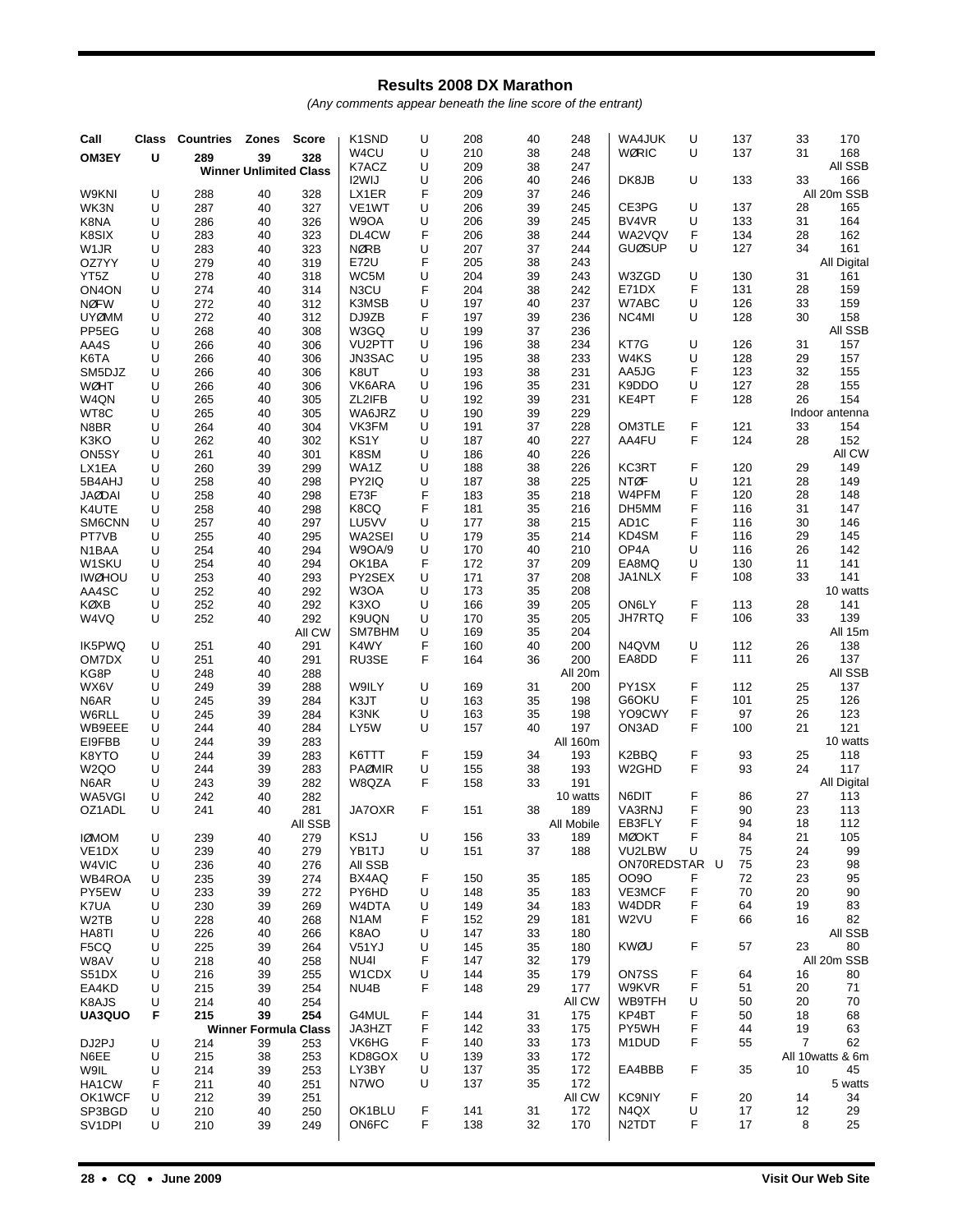# Accurate Measurements.

#### Professionally Engineered Cross Needle Meters

*Forward power, reflected power and VSWR are displayed simultaneously! No calibration required! Daiwa high quality instruments make the tedious measuring of SWR and Power during antenna tests, transmitter matching and tuning a very easy task.*

> **COAX SWITCHES** Patented design and excellent RF characteristics. Automatic grounding of unused circuits with heavy-duty diecast cavity

• 2-position 600MHz switch • Max. power: 2.5kW PEP/1kW CW

construction. **CS-201**

• Conns: SO-239 **CS-201GII** • 2-position 2GHz switch



#### **NEW! POWER SUPPLY SS-330W** Convenient, lightweight 30 amp switching supply.

- 30 amps continuous, 33 amp peak 50 amp continuous, 55 amp peak • Dual meters
- Adjustable voltage (5–15V)
- Built-in fan
- Weighs less than 5 lbs.
- Carrying handle

DAIV





#### • Can be used for DC motors requiring peak start-up voltage • Dual-use V/A meter • Built-in fan

power supply.

• Weight: 8lbs 6 oz

**NEW! POWER SUPPLY SS-505** Lightweight switching

• Adjustable voltage, 5-15V

• Carrying handle



#### For a complete catalog, call or visit your local dealer. • Max.power: 1.5kW CW • Conns: Gold plated N-type

Or contact NCG Company. 15036 Sierra Bonita Lane, Chino, CA 91710 909-393-6133 • 800-962-2611 • FAX 909-393-6136 • www.natcommgroup.com



#### **ECONOMY SERIES**

Accurate and dependable bench meters at an economy price. Lighted,13.8VDC jack on rear

panel. 6"l x 3"h x 4"d (approx.) **CN-101** • Frequency range: 1.8-150MHz • Forward power ranges:

 15/150/1500W **CN-103M**

#### • Frequency ranges: 140-525MHz

- Forward power ranges: 20/200W **CN-103N**
- Same as CN-103, but with N-type connectors



#### **PROFESSSIONAL SERIES**

Accurate and dependable featuring a large,easy-to-read lighted meter.13.8VDC jack on rear panel. 6"l x 4 1/4"h x 4 1/2"d (approx.)

#### **CN-801HP**

• PEP reading SWR/power meter • Frequency range: 1.8-200MHz • Forward power ranges: 20/200/2000W

#### **CN-801V**

• Frequency range: 140-525MHz • Forward power ranges: 20/200W

#### **NEW! CN-801G** D-STAR

- Frequency range: 900-1300MHz • Forward power ranges: 2/20W
- N-type connectors

#### **Eduard Melcer, OM3EY Unlimited Class Winner**

Eduard has been an active operator since 1969 when he was first licensed as OK3TCA. He later upgraded to OK3EY and then OM3EY. Eduard, 63, is a retired cargo-ship captain and made many trips up and down the Danube River visiting many countries along the way. He has many DX awards and his favorite band is 160 meters. However, he is active on all bands with an FT-1000MP and homebrew 1-kw amp. He also uses an IC-756PRO. His antenna farm includes mono band Yagis for the 28, 24, 21, and 18 MHz bands 18 meters high, and a 6-element 14 MHz Yagi 22 meters high. On 10 and 7 MHz, Eduard uses slopers. A 29-meter high vertical is used for 3.5/1.8, along with a K9AY receiving system.





Eduard Melcer, OM3EY, from the Slovak Republic in his shack.<br>Figure of the 2008 DX Marathon. The antenna system of the 2008 DX Marathon. winner of the 2008 DX Marathon.

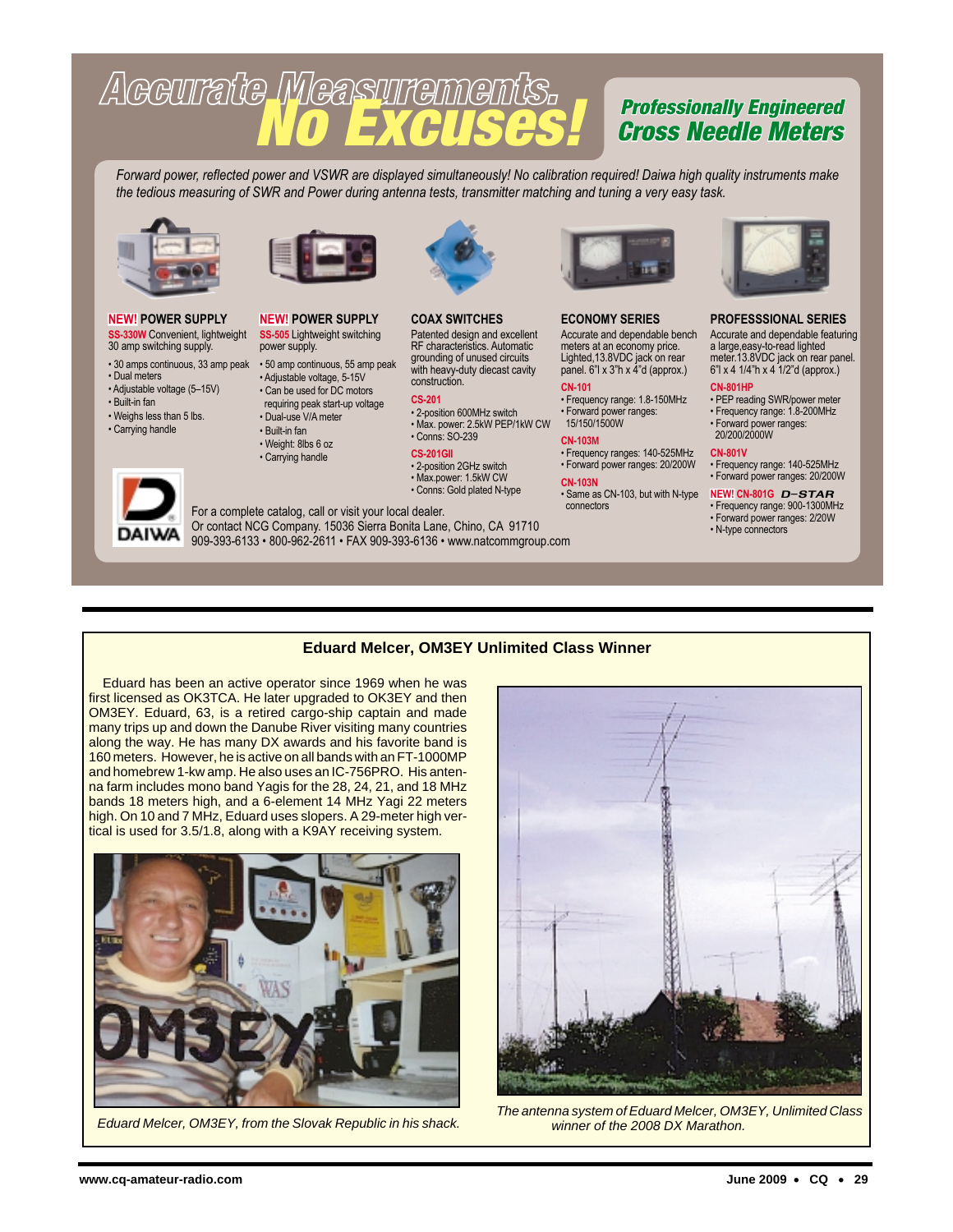ter in the callsign. Electronic tools virtually eliminate those errors. In addition, if your logging program has an up-to-date country and zone file, you will eliminate the majority of the country and zone errors that show up each year.

Once again, the largest single error that caused many participants to lose points was incorrect submissions for Zone 2.1 Nearly 10% of all Zone 2 submissions contained callsigns of stations that were not in Zone 2. A list of known good Zone 2 stations will be published on the DX Marathon website for use in 2009. Check your Zone 2 submission carefully! Another significant reduction in 2008 was for stations submitting YA contacts. The majority of the stations operating in Afghanistan do not have official permission. In 2008, only contacts with YA4F and T61AA were valid for YA credit. In addition, a few stations lost points for contacts with pirate stations. There are many resources available on the internet to check out callsigns that seem suspicious.

A total of 298 countries and all 40 zones were available in 2008 for a maximum possible score of 335 points. For 2008 we had two winning entries : Both OM3EY and W9KNI finished the 2008 Marathon with the top score of 328! Since the scores were identical, we had to use one of the lesserknown DX Marathon rules to select the winner: "In case of ties, the operator whose last scoring contact was earlier chronologically will be judged the winner." W9KNI logged his last country on December 28th, while OM3EY logged his last country on December 21st , so OM3EY is our 2008 DX Marathon winner! Eduard has been runner-up the last two years, and we thank him for his strong support of the DX Marathon. Congratulations to both OM3EY and W9KNI for their top scores!

In the Formula class, UA3QUO had the top score of 254, followed by HA1CW at 251 and LX1ER at 246. The top 10% of the scores represented six countries, five of which were in Europe. The Formula class has a much higher percentage of non-USA participants. This year, the DX Marathon judges studied the antenna types of all Formula Class submissions and several entries were changed to Unlimited Class. Please read the DX Marathon rules very carefully to make sure your antenna qualifies your submission for Formula class.

The plaques for the winners in both classes for the 2006 and 2007 DX Marathons are now in the winners' hands, and we want to acknowledge the support of the Northern Illinois DX Association for sponsoring the DX Marathon plaques.

#### **Note**

1. Zone 2 includes VO2 (Labrador), the portion of VE2 Quebec north of the 50th parallel, and Nunavut Territories east of 102 degrees (includes the islands of King Christian, King William. Prince of Wales, Somerset, Bathurst, Devon, Ellesmere, Baffin,



Check out the June issue of WorldRadio Online! Featured articles include:

- A Low-Budget DXpedition to Alaska
- Adding 17 Meters to a Hustler 6-BTV Antenna
- Changes in the Earth's Magnetic Field
- Krusty Kurt on Building Your Own Balun

WorldRadio Online is available online only, in PDF format. View or download the issue at <http://www.cq-amateur-radio.com> and sign up for our e-mail alert list at <http://mailman. sunserver.com/mailman/listinfo/WorldRadio-L>.

and the Melville and Boothia Peninsulas, excluding Akimiski Island, Bear Islands, and East Pen Island in Hudson Bay).

#### **QRM**

I love the contest! ... **W8QZA (QRP)**. I was not able to make my goal of 200 points this year but there is always 2009 ... **N1AM**. This is a great initiative that will keep the operators doing DX forever. I will participate every single year ... **PY2SEX**. The Marathon is gaining in popularity. Please add state winners ... **W8LU**. Suggest rules for all CQ contests encourage DX Marathon participation ... **DK8JB**. As a disabled amateur, the Marathon gave me something to look forward to each and every

#### **Robert Locher, W9KNI Unlimited Class Runner-Up**



Bob Locher, W9KNI, from Grant's Pass, Oregon, USA in his shack.

Bob has been licensed since 1956 and been active ever since, mostly on CW. He has written several books on DXing, is the founder of Idiom Press, and co-founder of Bencher, Inc. Bob was raised in Iowa but soon moved to Chicago, where he lived for 30 years. He now resides in Oregon, where he cultivates antennas. Bob uses an Elecraft K3 as his main rig with multiple Yagis for antennas. Bob was also one of the "guiding lights" behind the reestablishment of the CQ DX Marathon in 2006.



The antenna system of Bob Locher, W9KNI, Unlimited Class runner-up of the 2008 DX Marathon.